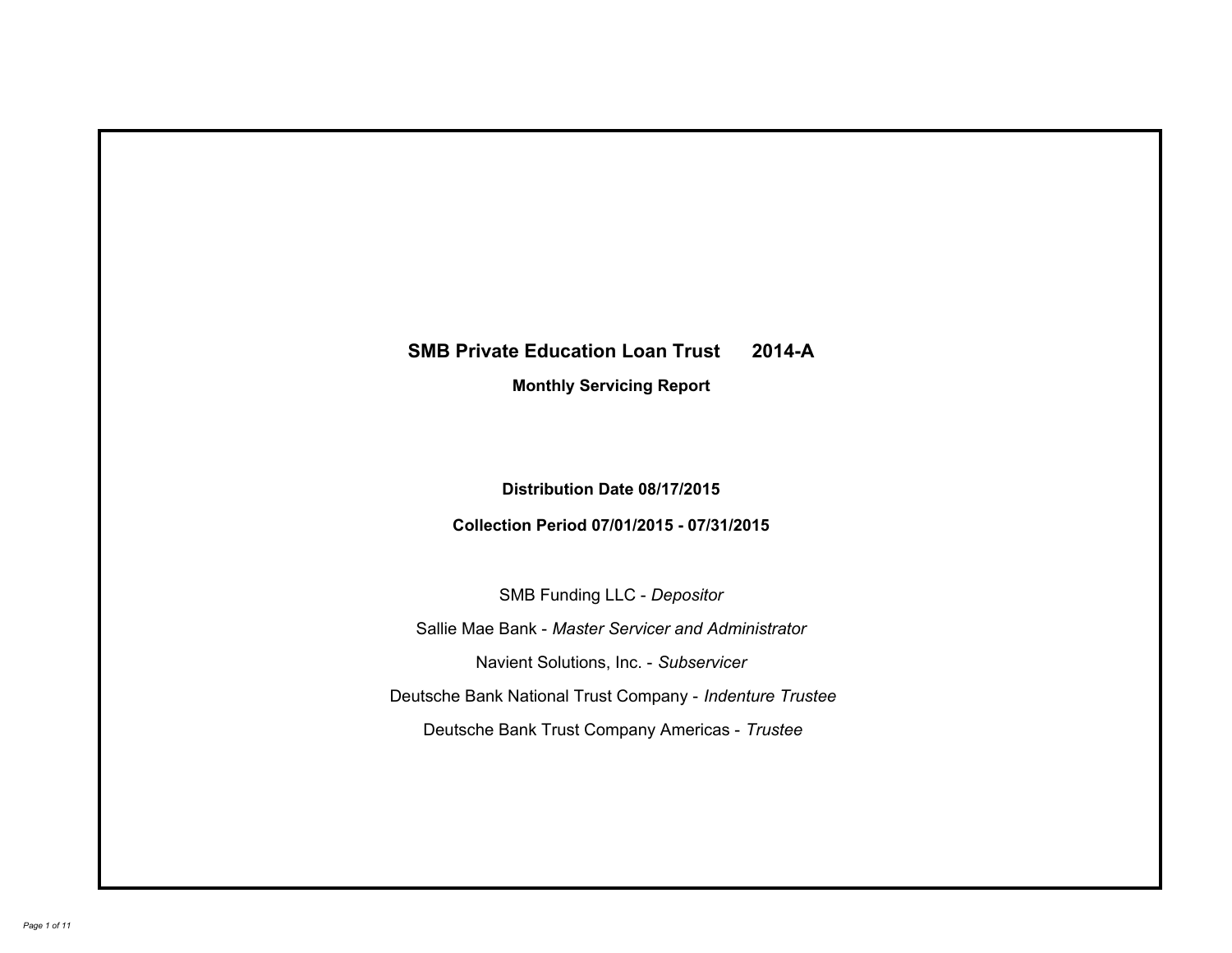|  | <b>Deal Parameters</b> |  |
|--|------------------------|--|
|  |                        |  |

| Α           | <b>Student Loan Portfolio Characteristics</b>   |                   | 08/07/2014       | 06/30/2015       | 07/31/2015       |
|-------------|-------------------------------------------------|-------------------|------------------|------------------|------------------|
|             | <b>Principal Balance</b>                        |                   | \$361,523,983.59 | \$345,738,447.57 | \$343,668,143.02 |
|             | Interest to be Capitalized Balance              |                   | 17,313,307.43    | 18,519,730.66    | 18,149,035.40    |
|             | Pool Balance                                    |                   | \$378,837,291.02 | \$364,258,178.23 | \$361,817,178.42 |
|             | Weighted Average Coupon (WAC)                   |                   | 7.81%            | 7.76%            | 7.75%            |
|             | Weighted Average Remaining Term                 |                   | 138.29           | 135.97           | 136.10           |
|             | Number of Loans                                 |                   | 33,555           | 31,622           | 31,367           |
|             | Number of Borrowers                             |                   | 26,651           | 24,697           | 24,516           |
|             | Pool Factor                                     |                   |                  | 0.961516162      | 0.955072763      |
|             | Since Issued Total Constant Prepayment Rate (1) |                   |                  | 5.12%            | 5.33%            |
| В           | <b>Debt Securities</b>                          | <b>Cusip/Isin</b> | 07/15/2015       |                  | 08/17/2015       |
|             | A1                                              | 784456AA3         | \$85,219,597.68  |                  | \$82,278,420.38  |
|             | A <sub>2</sub> A                                | 784456AB1         | \$68,000,000.00  |                  | \$68,000,000.00  |
|             | A2B                                             | 784456AC9         | \$68,000,000.00  |                  | \$68,000,000.00  |
|             | A <sub>3</sub>                                  | 784456AD7         | \$50,000,000.00  |                  | \$50,000,000.00  |
|             | В                                               | 784456AE5         | \$36,000,000.00  |                  | \$36,000,000.00  |
|             | C                                               | 784456AF2         | \$42,000,000.00  |                  | \$42,000,000.00  |
|             |                                                 |                   |                  |                  |                  |
| $\mathsf C$ | <b>Certificates</b>                             | Cusip/Isin        | 07/15/2015       |                  | 08/17/2015       |
|             | <b>Excess Distribution</b>                      | 784456AG0         | \$100,000.00     |                  | \$100,000.00     |
|             |                                                 |                   |                  |                  |                  |
| D           | <b>Account Balances</b>                         |                   | 07/15/2015       |                  | 08/17/2015       |
|             | Reserve Account Balance                         |                   | \$958,735.00     |                  | \$958,735.00     |
|             |                                                 |                   |                  |                  |                  |
| E           | <b>Asset / Liability</b>                        |                   | 07/15/2015       |                  | 08/17/2015       |
|             | Overcollateralization Percentage *              |                   | 15.66%           |                  | 15.90%           |
|             | Specified Overcollateralization Amount *        |                   | \$109,277,453.47 |                  | \$108,545,153.53 |
|             | Actual Overcollateralization Amount *           |                   | \$57,038,580.55  |                  | \$57,538,758.04  |

\* Based on the Rated debt securities (Class A and Class B Bonds)

(1) Since Issued Total CPR calculations found in monthly servicing reports issued on or prior to September 15, 2015 originally included loans that were removed from the pool by the sponsor because they became ineligible for the pool between the cut-off date and settlement date. On October 5, 2015, Since Issued Total CPR calculations were revised to exclude these loans and all prior monthly servicing reports were restated. For additional information, see 'Since Issued CPR Methodology' found on page 11 of this report.

*Page 2 of 11 Trust 2014-A Monthly Servicing Report: Collection Period 07/01/2015 - 07/31/2015, Distribution Date 08/17/2015*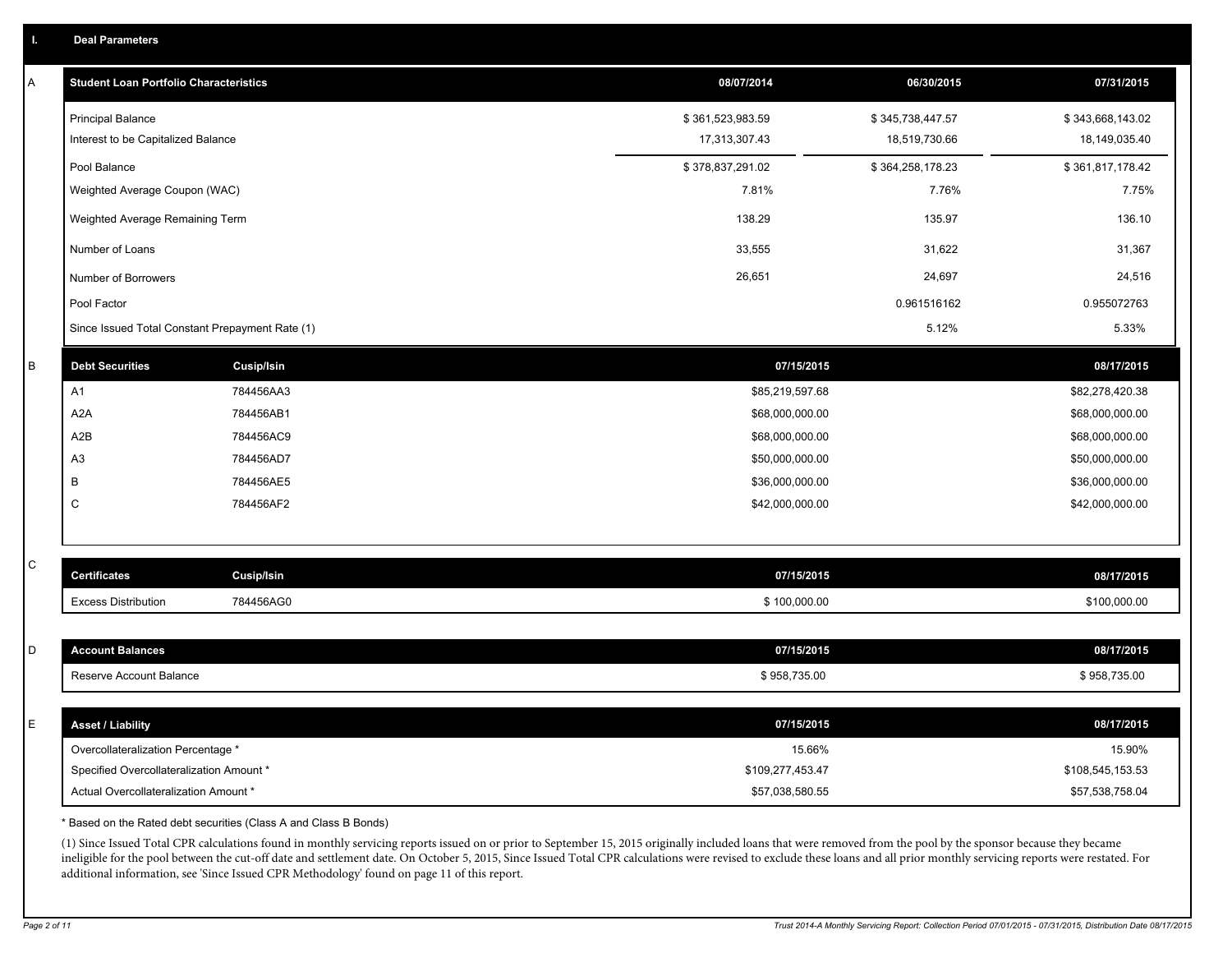#### **II. 2014-A Trust Activity 07/01/2015 through 07/31/2015**

| Α | <b>Student Loan Principal Receipts</b>                           |                |
|---|------------------------------------------------------------------|----------------|
|   | <b>Borrower Principal</b>                                        | 2,651,059.06   |
|   | <b>Consolidation Activity Principal</b>                          | 0.00           |
|   | Seller Principal Reimbursement                                   | (100.00)       |
|   | Servicer Principal Reimbursement                                 | 0.00           |
|   | Delinquent Principal Purchases by Servicer                       | 0.00           |
|   | <b>Other Principal Deposits</b>                                  | 0.00           |
|   | <b>Total Principal Receipts</b>                                  | \$2,650,959.06 |
| B | <b>Student Loan Interest Receipts</b>                            |                |
|   | Borrower Interest                                                | 1,183,671.58   |
|   | <b>Consolidation Activity Interest</b>                           | 0.00           |
|   | Seller Interest Reimbursement                                    | 0.00           |
|   | Servicer Interest Reimbursement                                  | 0.00           |
|   | Delinquent Interest Purchases by Servicer                        | 0.00           |
|   | <b>Other Interest Deposits</b>                                   | 7,944.99       |
|   | <b>Total Interest Receipts</b>                                   | \$1,191,616.57 |
| C | <b>Recoveries on Realized Losses</b>                             | \$370.64       |
| D | <b>Investment Income</b>                                         | \$351.90       |
| Е | <b>Funds Borrowed from Next Collection Period</b>                | \$0.00         |
| F | <b>Funds Repaid from Prior Collection Period</b>                 | \$0.00         |
| G | Loan Sale or Purchase Proceeds                                   | \$0.00         |
| н | Initial Deposits to Collection Account                           | \$0.00         |
|   | <b>Excess Transferred from Other Accounts</b>                    | \$0.00         |
|   | <b>Borrower Benefit Reimbursements</b>                           | \$0.00         |
| Κ | <b>Gross Swap Receipt</b>                                        | \$0.00         |
| L | <b>Other Deposits</b>                                            | \$0.00         |
| M | <b>Other Fees Collected</b>                                      | \$0.00         |
| N | <b>AVAILABLE FUNDS</b>                                           | \$3,843,298.17 |
| O | Non-Cash Principal Activity During Collection Period             | \$580,654.51   |
| P | Aggregate Purchased Amounts by the Depositor, Servicer or Seller | \$0.00         |
| Q | Aggregate Loan Substitutions                                     | \$0.00         |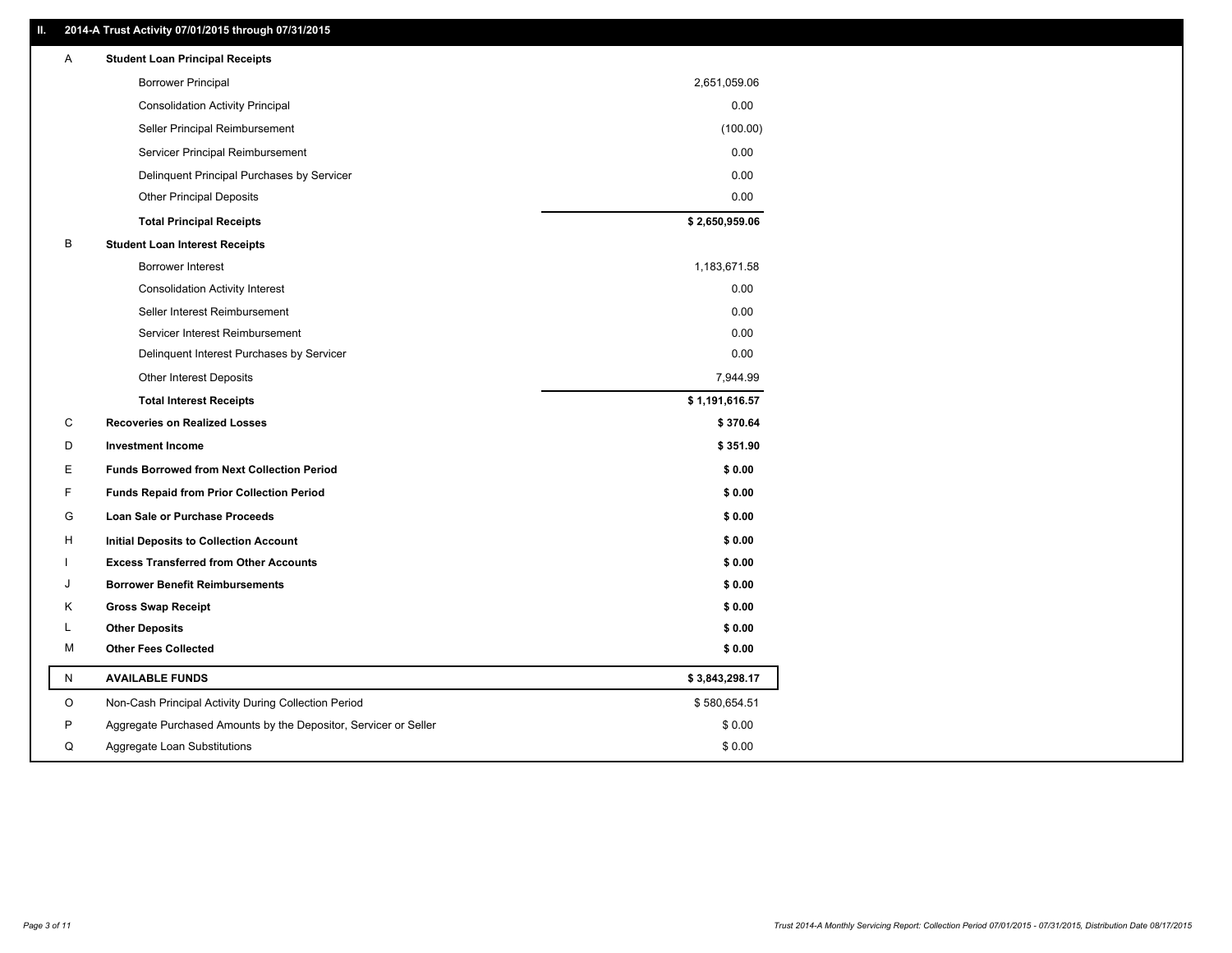|                   |                         |                          | 07/31/2015 |                  |                | 06/30/2015        |         |                  |                |
|-------------------|-------------------------|--------------------------|------------|------------------|----------------|-------------------|---------|------------------|----------------|
|                   |                         | <b>Wtd Avg</b><br>Coupon | # Loans    | Principal        | % of Principal | Wtd Avg<br>Coupon | # Loans | Principal        | % of Principal |
| INTERIM:          | IN SCHOOL               | 8.52%                    | 4,411      | \$43,512,810.33  | 12.661%        | 8.51%             | 4,666   | \$46,090,782.83  | 13.331%        |
|                   | GRACE                   | 8.29%                    | 2,391      | \$25,498,914.28  | 7.420%         | 8.26%             | 2,633   | \$27,827,372.26  | 8.049%         |
|                   | <b>DEFERMENT</b>        | 8.52%                    | 688        | \$6,494,815.92   | 1.890%         | 8.47%             | 661     | \$6,098,680.71   | 1.764%         |
| <b>REPAYMENT:</b> | <b>CURRENT</b>          | 7.46%                    | 22,294     | \$247,410,274.17 | 71.991%        | 7.49%             | 22,342  | \$249,230,171.30 | 72.086%        |
|                   | 31-60 DAYS DELINQUENT   | 8.78%                    | 270        | \$3,414,947.12   | 0.994%         | 8.69%             | 212     | \$2,483,328.76   | 0.718%         |
|                   | 61-90 DAYS DELINQUENT   | 8.78%                    | 112        | \$1,389,002.76   | 0.404%         | 8.60%             | 140     | \$1,587,777.20   | 0.459%         |
|                   | 91-120 DAYS DELINQUENT  | 8.65%                    | 92         | \$957,250.52     | 0.279%         | 8.70%             | 64      | \$667,058.63     | 0.193%         |
|                   | 121-150 DAYS DELINQUENT | 8.67%                    | 33         | \$372,331.85     | 0.108%         | 9.16%             | 28      | \$212,664.01     | 0.062%         |
|                   | 151-180 DAYS DELINQUENT | 9.31%                    | 25         | \$202,264.31     | 0.059%         | 8.61%             | 44      | \$415,614.66     | 0.120%         |
|                   | > 180 DAYS DELINQUENT   | 8.97%                    | 35         | \$332,936.72     | 0.097%         | 8.88%             | 95      | \$887,069.38     | 0.257%         |
|                   | FORBEARANCE             | 8.08%                    | 1,016      | \$14,082,595.04  | 4.098%         | 8.07%             | 737     | \$10,237,927.83  | 2.961%         |
| <b>TOTAL</b>      |                         |                          | 31,367     | \$343,668,143.02 | 100.00%        |                   | 31,622  | \$345,738,447.57 | 100.00%        |

Percentages may not total 100% due to rounding \*

\*\* Smart Option Interest Only loans and \$25 Fixed Payment loans classified as in repayment whether student borrowers are in school, in grace, in deferment or required to make full principal and interest payments on their l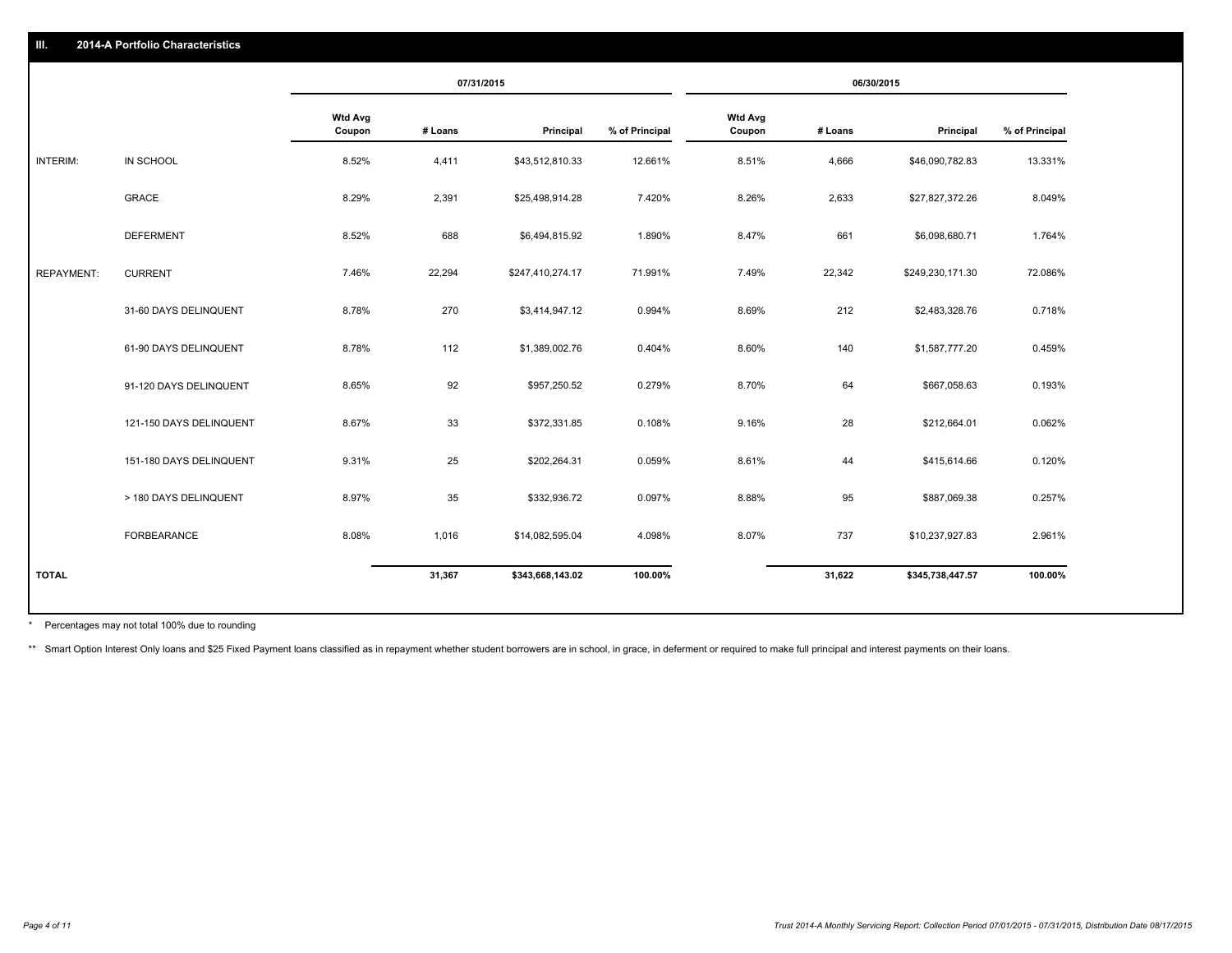|                                                         | 7/31/2015        | 6/30/2015        |
|---------------------------------------------------------|------------------|------------------|
| Pool Balance                                            | \$361,817,178.42 | \$364,258,178.23 |
| Total # Loans                                           | 31,367           | 31,622           |
| Total # Borrowers                                       | 24,516           | 24,697           |
| Weighted Average Coupon                                 | 7.75%            | 7.76%            |
| Weighted Average Remaining Term                         | 136.10           | 135.97           |
| Percent of Pool - Cosigned                              | 93.6%            | 93.5%            |
| Percent of Pool - Non Cosigned                          | 6.4%             | 6.5%             |
| Borrower Interest Accrued for Period                    | \$2,242,542.77   | \$2,176,501.50   |
| <b>Outstanding Borrower Interest Accrued</b>            | \$19,425,574.44  | \$19,753,654.01  |
| Gross Principal Realized Loss - Periodic                | \$740,105.22     | \$62,187.25      |
| Gross Principal Realized Loss - Cumulative              | \$1,201,238.19   | \$461,132.97     |
| Delinquent Principal Purchased by Servicer - Periodic   | \$0.00           | \$0.00           |
| Delinguent Principal Purchased by Servicer - Cumulative | \$0.00           | \$0.00           |
| Recoveries on Realized Losses - Periodic                | \$370.64         | \$651.13         |
| Recoveries on Realized Losses - Cumulative              | \$4,258.93       | \$3,888.29       |
| Net Losses - Periodic                                   | \$739,734.58     | \$61,536.12      |
| Net Losses - Cumulative                                 | \$1,196,979.26   | \$457,244.68     |
| <b>Cumulative Gross Defaults</b>                        | \$1,201,238.19   | \$461,132.97     |
| Change in Gross Defaults                                | \$740,105.22     | \$62,187.25      |
| Non-Cash Principal Activity - Capitalized Interest      | \$1,325,660.81   | \$1,827,378.65   |
| Since Issued Total Constant Prepayment Rate (CPR) (1)   | 5.33%            | 5.12%            |
| <b>Loan Substitutions</b>                               | \$0.00           | \$0.00           |
| <b>Cumulative Loan Substitutions</b>                    | \$0.00           | \$0.00           |
| <b>Unpaid Master Servicing Fees</b>                     | \$0.00           | \$0.00           |
| <b>Unpaid Sub-Servicing Fees</b>                        | \$0.00           | \$0.00           |
| <b>Unpaid Administration Fees</b>                       | \$0.00           | \$0.00           |
| Unpaid Carryover Master Servicing Fees Unpaid Carryover | \$0.00           | \$0.00           |
| <b>Sub-Servicing Fees</b>                               | \$0.00           | \$0.00           |
| Note Interest Shortfall                                 | \$0.00           | \$0.00           |

(1) Since Issued Total CPR calculations found in monthly servicing reports issued on or prior to September 15, 2015 originally included loans that were removed from the pool by the sponsor because they became ineligible fo pool between the cut-off date and settlement date. On October 5, 2015, Since Issued Total CPR calculations were revised to exclude these loans and all prior monthly servicing reports were restated. For additional informati 'Since Issued CPR Methodology' found on page 11 of this report.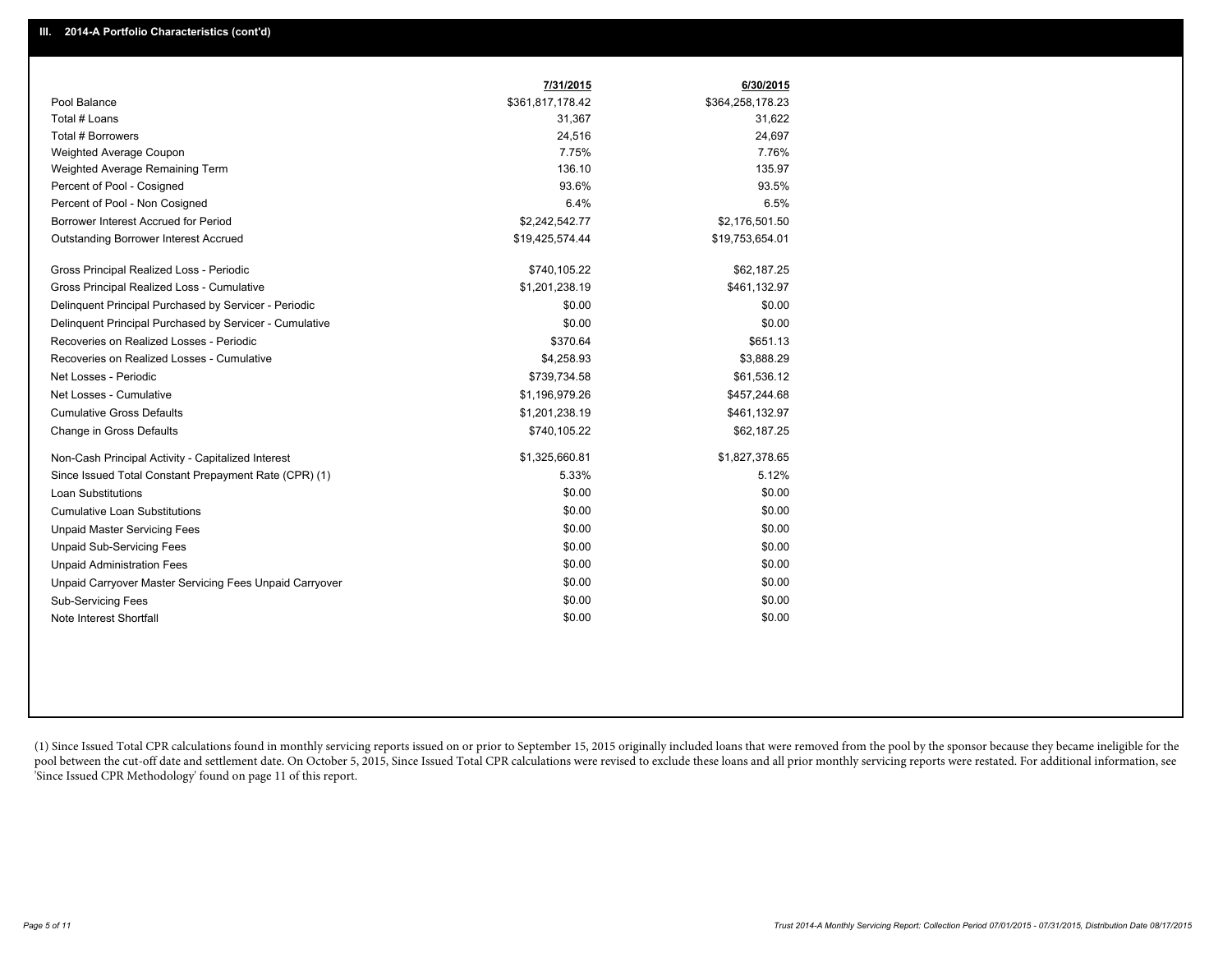## **IV. 2014-A Portfolio Statistics by Loan Program**

|                                                       | Weighted<br><b>Average Coupon</b> | # LOANS | \$ AMOUNT        | $%$ *    |
|-------------------------------------------------------|-----------------------------------|---------|------------------|----------|
| - Smart Option Deferred Loans                         | 8.24%                             | 14,510  | \$146,344,599.39 | 42.583%  |
| - Smart Option Fixed Pay Loans                        | 7.81%                             | 9,268   | \$120,403,659.70 | 35.035%  |
| - Smart Option Interest-Only Loans                    | 6.63%                             | 7,589   | \$76,919,883.93  | 22.382%  |
| - Other Loan Programs                                 | 0.00%                             | 0.00    | \$0.00           | 0.000%   |
| <b>Total</b>                                          | 7.75%                             | 31,367  | \$343,668,143.02 | 100.000% |
| Prime Indexed Loans -- Monthly Reset Adjustable       |                                   |         | \$0.00           |          |
| Prime Indexed Loans -- Monthly Reset Non-Adjustable   |                                   |         | \$0.00           |          |
| Prime Indexed Loans -- Quarterly Reset Adjustable     |                                   |         | \$0.00           |          |
| Prime Indexed Loans -- Quarterly Reset Non-Adjustable |                                   |         | \$0.00           |          |
| Prime Indexed Loans -- Annual Reset                   |                                   |         | \$0.00           |          |
| T-Bill Indexed Loans                                  |                                   |         | \$0.00           |          |
| Fixed Rate Loans                                      |                                   |         | \$51,896,797.82  |          |
| <b>LIBOR Indexed Loans</b>                            |                                   |         | \$309,920,380.60 |          |
|                                                       |                                   |         |                  |          |

\* Note: Percentages may not total 100% due to rounding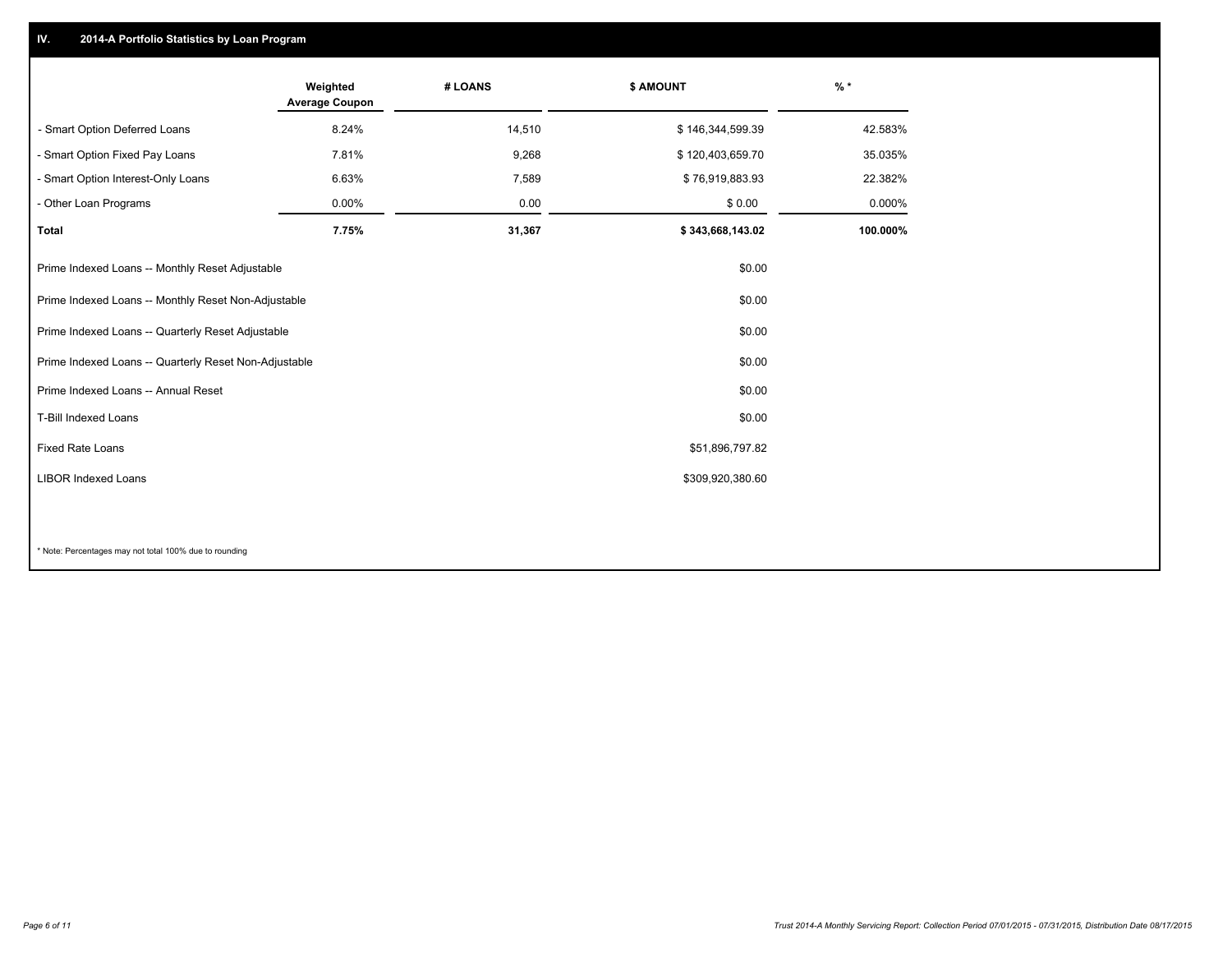| V. |       | 2014-A Reserve Account and Principal Distribution Calculations                                                                                                                                                        |                  |  |
|----|-------|-----------------------------------------------------------------------------------------------------------------------------------------------------------------------------------------------------------------------|------------------|--|
| А. |       | <b>Reserve Account</b>                                                                                                                                                                                                |                  |  |
|    |       | Specified Reserve Account Balance                                                                                                                                                                                     | \$958,735.00     |  |
|    |       | Actual Reserve Account Balance                                                                                                                                                                                        | \$958,735.00     |  |
| В. |       | <b>Principal Distribution Amount</b>                                                                                                                                                                                  |                  |  |
|    | j.    | Class A Notes Outstanding                                                                                                                                                                                             | \$271,219,597.68 |  |
|    | ii.   | Pool Balance                                                                                                                                                                                                          | \$361,817,178.42 |  |
|    | iii.  | <b>First Priority Principal Distribution Amount</b>                                                                                                                                                                   | \$0.00           |  |
|    |       |                                                                                                                                                                                                                       |                  |  |
|    | iv.   | Class A and B Notes Outstanding                                                                                                                                                                                       | \$307,219,597.68 |  |
|    | V.    | First Priority Principal Distribution Amount                                                                                                                                                                          | \$0.00           |  |
|    | vi.   | Pool Balance                                                                                                                                                                                                          | \$361,817,178.42 |  |
|    | vii.  | Specified Overcollateralization Amount                                                                                                                                                                                | \$108,545,153.53 |  |
|    |       | viii. Regular Principal Distribution Amount                                                                                                                                                                           | \$53,947,572.79  |  |
|    |       |                                                                                                                                                                                                                       |                  |  |
|    | ix.   | Notes Outstanding                                                                                                                                                                                                     | \$349,219,597.68 |  |
|    | х.    | First Priority Principal Distribution Amount                                                                                                                                                                          | \$0.00           |  |
|    | xi.   | Regular Principal Distribution Amount                                                                                                                                                                                 | \$53,947,572.79  |  |
|    | xii.  | Available Funds (after payment of waterfall items A through J) *                                                                                                                                                      | \$0.00           |  |
|    | xiii. | Additional Principal Distribution Amount (min(ix - x - xi, xiii))                                                                                                                                                     | \$0.00           |  |
|    |       | * Represents 50% of value if the principal balance of the notes is greater than 10% of initial principal balance of the notes or the Class A and Class B note are reduced to 0, otherwise the full<br>value is shown. |                  |  |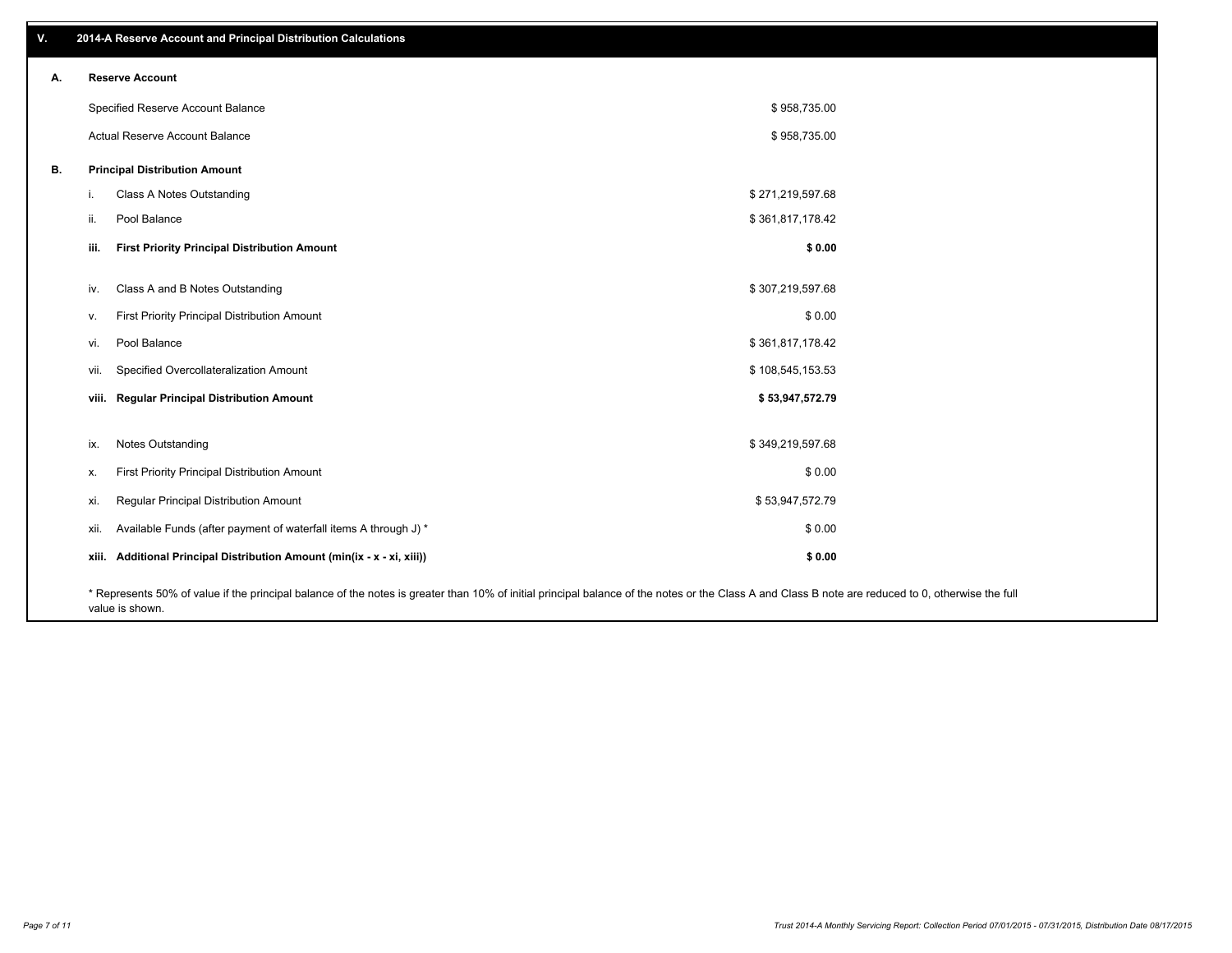| VI. |  | 2014-A Waterfall for Distributions |  |  |  |
|-----|--|------------------------------------|--|--|--|
|-----|--|------------------------------------|--|--|--|

|              |                                                                                    | Paid               | <b>Funds Balance</b> |
|--------------|------------------------------------------------------------------------------------|--------------------|----------------------|
|              | <b>Total Available Funds</b>                                                       |                    | \$3,843,298.17       |
| A            | <b>Trustee Fees</b>                                                                | \$0.00             | \$3,843,298.17       |
| B            | i. Master Servicing Fees                                                           | \$14,421.07        | \$3,828,877.10       |
|              | ii. Sub-Servicing Fees                                                             | \$216,316.04       | \$3,612,561.06       |
| C            | i. Administration Fees                                                             | \$6,667.00         | \$3,605,894.06       |
|              | ii. Unreimbursed Administrator Advances plus any Unpaid                            | \$0.00             | \$3,605,894.06       |
| D            | Class A Noteholders Interest Distribution Amount                                   | \$387,216.76       | \$3,218,677.30       |
| E            | <b>First Priority Principal Payment</b>                                            | \$0.00             | \$3,218,677.30       |
| F            |                                                                                    |                    |                      |
|              | Class B Noteholders Interest Distribution Amount                                   | \$120,000.00       | \$3,098,677.30       |
| G            | Class C Noteholders Interest Distribution Amount                                   | \$157,500.00       | \$2,941,177.30       |
| H            | Reinstatement Reserve Account                                                      | \$0.00             | \$2,941,177.30       |
| $\mathbf{I}$ | Regular Principal Distribution                                                     | \$2,941,177.30     | \$0.00               |
| J            | i. Carryover Master Servicing Fees                                                 | \$0.00             | \$0.00               |
|              | ii. Carryover Sub-servicing Fees                                                   | \$0.00             | \$0.00               |
| K            | Additional Principal Distribution Amount                                           | \$0.00             | \$0.00               |
| L            | Unpaid Expenses of Trustee                                                         | \$0.00             | \$0.00               |
| М            | Unpaid Expenses of Administrator                                                   | \$0.00             | \$0.00               |
| N            | Remaining Funds to the Excess Distribution Certificateholder                       | \$0.00             | \$0.00               |
|              | <b>Waterfall Conditions</b>                                                        |                    |                      |
|              |                                                                                    |                    |                      |
|              | <b>Class C Noteholders' Interest Distribution Condition</b>                        |                    |                      |
|              | Pool Balance<br>i.                                                                 | \$361,817,178.42   |                      |
|              | ii.<br>Class A and B Notes Outstanding                                             | \$307,219,597.68   |                      |
|              | Class C Noteholders' Interest Distribution Ratio (i / ii)<br>iii.<br>Minimum Ratio | 117.77%<br>110.00% |                      |
|              | iv.                                                                                | Y                  |                      |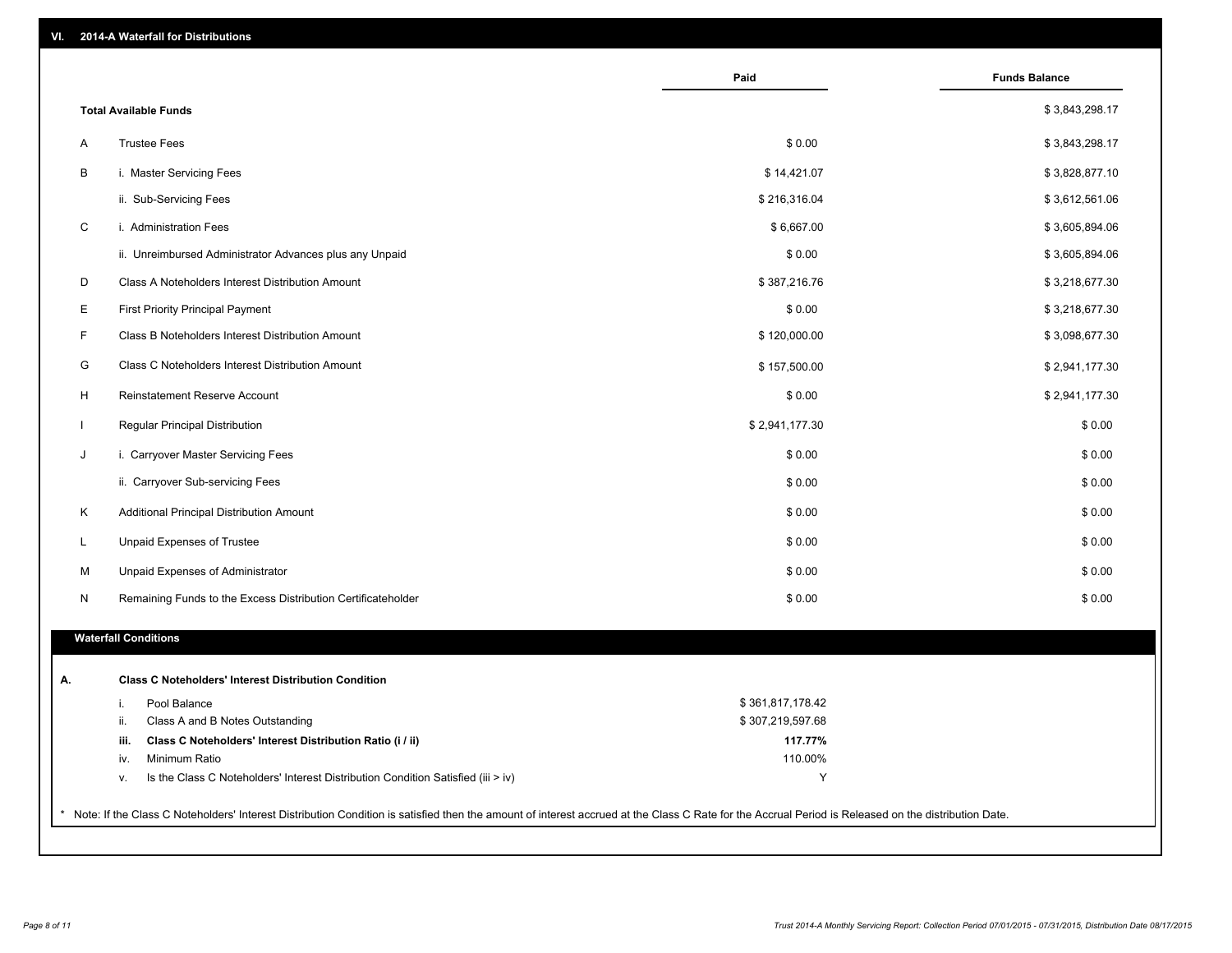| <b>Distribution Amounts</b>                                |                         |                         |                         |
|------------------------------------------------------------|-------------------------|-------------------------|-------------------------|
|                                                            | A <sub>1</sub>          | A2A                     | A2B                     |
| Cusip/Isin                                                 | 784456AA3               | 784456AB1               | 784456AC9               |
| <b>Beginning Balance</b>                                   | \$85,219,597.68         | \$68,000,000.00         | \$68,000,000.00         |
| Index                                                      | <b>LIBOR</b>            | <b>FIXED</b>            | <b>LIBOR</b>            |
| Spread/Fixed Rate                                          | 0.50%                   | 3.05%                   | 1.15%                   |
| Record Date (Days Prior to Distribution)                   | 1 NEW YORK BUSINESS DAY | 1 NEW YORK BUSINESS DAY | 1 NEW YORK BUSINESS DAY |
| <b>Accrual Period Begin</b>                                | 7/15/2015               | 7/15/2015               | 7/15/2015               |
| <b>Accrual Period End</b>                                  | 8/17/2015               | 8/15/2015               | 8/17/2015               |
| Daycount Fraction                                          | 0.09166667              | 0.08333333              | 0.09166667              |
| Interest Rate*                                             | 0.68730%                | 3.05000%                | 1.33730%                |
| <b>Accrued Interest Factor</b>                             | 0.000630025             | 0.002541667             | 0.001225858             |
| <b>Current Interest Due</b>                                | \$53,690.48             | \$172,833.33            | \$83,358.37             |
| Interest Shortfall from Prior Period Plus Accrued Interest | $S -$                   | $\mathsf{\$}$ -         | $\mathsf{\$}$ -         |
| <b>Total Interest Due</b>                                  | \$53,690.48             | \$172,833.33            | \$83,358.37             |
| <b>Interest Paid</b>                                       | \$53,690.48             | \$172,833.33            | \$83,358.37             |
| <b>Interest Shortfall</b>                                  | $S -$                   | $\mathsf{\$}$ -         | $\mathsf{\$}$ -         |
| <b>Principal Paid</b>                                      | \$2,941,177.30          | $\mathsf{\$}$ -         | $\mathsf{\$}$ -         |
| <b>Ending Principal Balance</b>                            | \$82,278,420.38         | \$68,000,000.00         | \$68,000,000.00         |
| Paydown Factor                                             | 0.024925231             | 0.000000000             | 0.000000000             |
| <b>Ending Balance Factor</b>                               | 0.697274749             | 1.000000000             | 1.000000000             |

\* Pay rates for Current Distribution. For the interest rates applicable to the next distribution date, please see https://www.salliemae.com/about/investors/data/SMBabrate.txt.

**VII. 2014-A Distributions**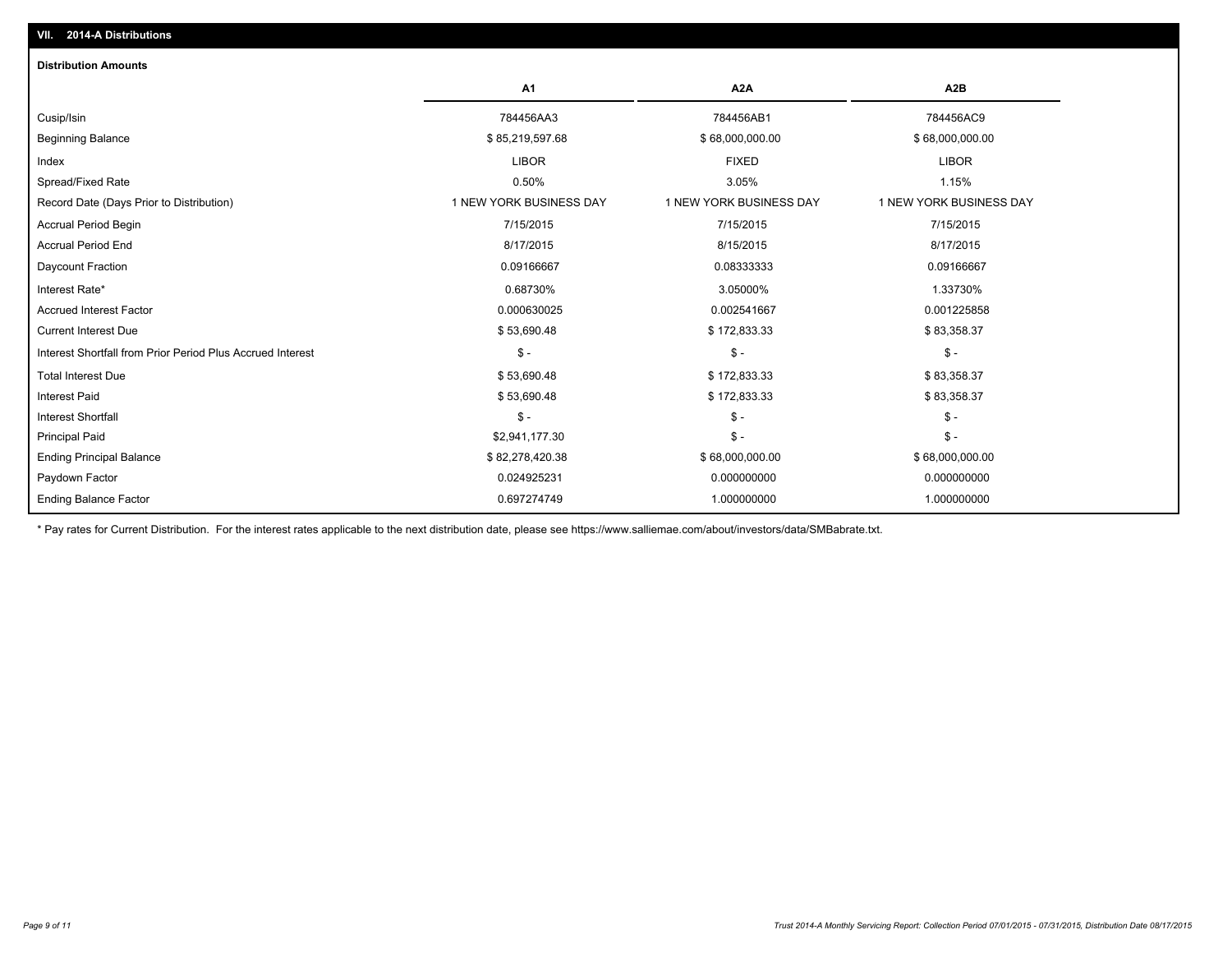| <b>Distribution Amounts</b>                                |                         |                         |                         |
|------------------------------------------------------------|-------------------------|-------------------------|-------------------------|
|                                                            | A3                      | в                       | С                       |
| Cusip/Isin                                                 | 784456AD7               | 784456AE5               | 784456AF2               |
| <b>Beginning Balance</b>                                   | \$50,000,000.00         | \$36,000,000.00         | \$42,000,000.00         |
| Index                                                      | <b>LIBOR</b>            | <b>FIXED</b>            | <b>FIXED</b>            |
| Spread/Fixed Rate                                          | 1.50%                   | 4.00%                   | 4.50%                   |
| Record Date (Days Prior to Distribution)                   | 1 NEW YORK BUSINESS DAY | 1 NEW YORK BUSINESS DAY | 1 NEW YORK BUSINESS DAY |
| <b>Accrual Period Begin</b>                                | 7/15/2015               | 7/15/2015               | 7/15/2015               |
| <b>Accrual Period End</b>                                  | 8/17/2015               | 8/15/2015               | 8/15/2015               |
| Daycount Fraction                                          | 0.09166667              | 0.08333333              | 0.08333333              |
| Interest Rate*                                             | 1.68730%                | 4.00000%                | 4.50000%                |
| <b>Accrued Interest Factor</b>                             | 0.001546692             | 0.003333333             | 0.003750000             |
| <b>Current Interest Due</b>                                | \$77,334.58             | \$120,000.00            | \$157,500.00            |
| Interest Shortfall from Prior Period Plus Accrued Interest | $S -$                   | $$ -$                   | $S -$                   |
| <b>Total Interest Due</b>                                  | \$77,334.58             | \$120,000.00            | \$157,500.00            |
| <b>Interest Paid</b>                                       | \$77,334.58             | \$120,000.00            | \$157,500.00            |
| <b>Interest Shortfall</b>                                  | $S -$                   | $\mathsf{\$}$ -         | $\mathsf{\$}$ -         |
| <b>Principal Paid</b>                                      | $S -$                   | $S -$                   | $\mathsf{\$}$ -         |
| <b>Ending Principal Balance</b>                            | \$50,000,000.00         | \$36,000,000.00         | \$42,000,000.00         |
| Paydown Factor                                             | 0.000000000             | 0.000000000             | 0.000000000             |
| <b>Ending Balance Factor</b>                               | 1.000000000             | 1.000000000             | 1.000000000             |
|                                                            |                         |                         |                         |

\* Pay rates for Current Distribution. For the interest rates applicable to the next distribution date, please see https://www.salliemae.com/about/investors/data/SMBabrate.txt.

**VII. 2014-A Distributions**